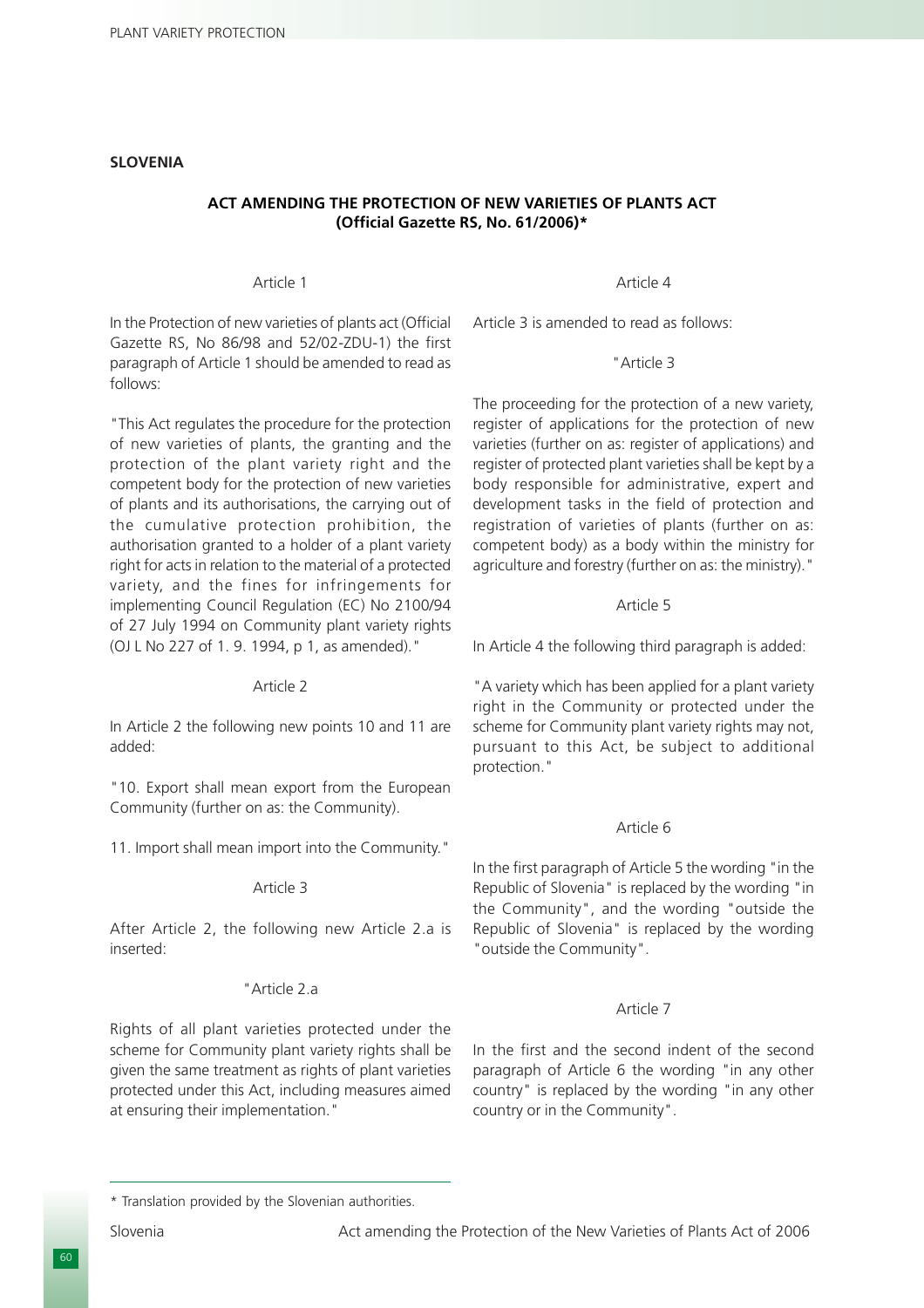## Article 8

Article 13 is amended to read as follows

# "Article 13

A plant variety right shall be exercised by the person entitled referred to in the previous Article who is domiciled or have its seat or establishment in a Community Member State.

Rights of a legal or natural person who is domiciled or have its seat or establishment outside the Community (further on as: foreign legal or natural person) shall be, as regards the protection of a plant variety right, the same in the Republic of Slovenia as that of a person entitled referred to in the previous Article, providing this to result from international treaties and conventions, which had been signed or accessed to by the Republic of Slovenia, or under the conditions of actual reciprocity. The reciprocity shall be proved by the person referring to it.

A legal or natural person shall file an application through an authorised person, who is domiciled or have its seat or establishment in a Community Member State."

### Article 9

In the first paragraph of Article 15 the third indent is amended to read as follows:

"– offering for sale, selling or other marketing,"

### Article 10

In Articles 19, 20, 21, 22, 24, 26, 28, 29, 30, 31, 32, 33, 34, 35, 36, 37, 38, 39, 42, 43, 44, 45, and 46 the word "office" in all cases is replaced by the word the »competent body« in corresponding cases.

## Article 11

The second paragraph of Article 48 is amended to read as follows:

"An action shall be brought before the court that has jurisdiction in disputes relating to intellectual property rights."

### Article 12

Article 49 is amended to read as follows:

## "Article 49

Supervision of the implementation of provisions of Articles 11, 15, 16 and 46 of this Act shall be exercised by phytosanitary, agricultural and forestry inspectors pursuant to competencies provided for with acts governing agricultural seeds and propagating material, forestry reproductive material and plant health.

When a phytosanitary, agricultural or forestry inspector, exercising the supervision, has reasons to believe that provisions of the Act have been violated, he shall prohibit production, reproduction, sale or other marketing of the material of a protected variety and order other appropriate measures."

# Article 13

Article 51 is amended to read as follows:

### "Article 51

A fine between SIT 500,000 and 30 million shall be imposed on a legal person or sole proprietor for committing any breach in relation to affecting the acts specified in the first paragraph of Article 15 of this Act without a permission given by the holder of the plant variety right.

A fine between SIT 100,000 and 1 million shall be imposed on the responsible person of a legal person or the responsible person of a sole proprietor for committing any breach referred to in the preceding paragraph.

A fine between SIT 100,000 and 300,000 shall be imposed on an individual person for committing any breach referred to in the first paragraph of this Article."

### Article 14

Article 52 is amended to read as follows:

## "Article 52

A fine between SIT 350,000 and 30 million shall be imposed on a legal person or sole proprietor for

Slovenia Act amending the Protection of the New Varieties of Plants Act of 2006